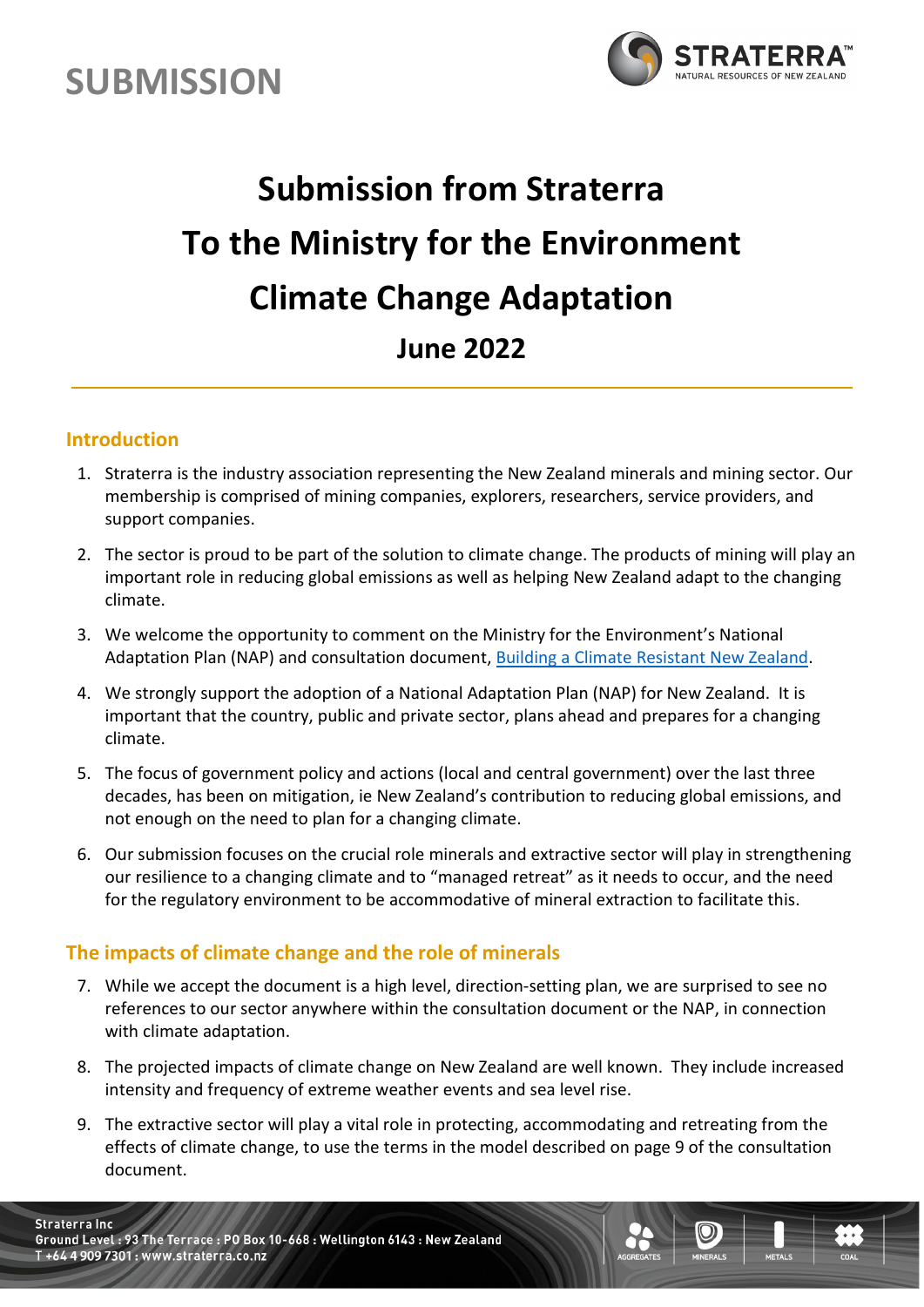## **SUBMISSION**



- 10. Minerals and aggregates are needed to make infrastructure more resilient to resist extreme weather events. They will be required to build the structures that will protect against the ravaging effects of stronger storms, sea level rise and increased flooding on our infrastructure, communities and ecosystems.
- 11. The flooding and coastal erosion that threatens our infrastructure, and livelihoods is already being protected by quarried rock in the form of seawalls. New and strengthened sea walls and other such protections made from rock and/or steel-reinforced concrete will be required as sea level rises. Sea walls stabilise coastal roads and rail corridors and provide enhanced community facilities.
- 12. Demand for steel and concrete will undoubtedly increase as climate change occurs. Sand, limestone and aggregates are essential to make concrete. Coking coal and iron ore (including ironsands) are key ingredients of steel. New Zealand produces these essential minerals and if we don't mine them here, they will have to be imported, which will add cost and the environmental impacts of travel from a distant location.
- 13. To the extent climatic events overcome these protections, the damage to homes and infrastructure will again require aggregates and other minerals to fix and replace the damage. Where climate impacts require relocation or retreat of communities, whether in preparation for, or response to climatic events, minerals and aggregates, as key components of the construction sector, will be at the fore in the form of concrete, steel and other construction materials.
- 14. It is likely that a range of other minerals New Zealand has prospectivity in will be needed for existing and future technology to adapt to climate change and the regulatory environment will need to accommodate this, as discussed in the next section.

#### **The regulatory environment**

- 15. To optimise the contribution the extractive sector makes to climate change adaptation it is essential that extractive opportunities are available and accessible in New Zealand.
- 16. Aggregate and mineral supply is constrained in New Zealand and the country is already experiencing shortages in many places. Demand for aggregates is forecast to increase as New Zealand's population and economy grows over the coming years, which will further exacerbate the shortages. Such forecasts do not incorporate the need for climate adaptation or managed retreat which will create even more demand and stretch the supply even further.
- 17. Mineral extraction in New Zealand is highly regulated so that associated environmental impacts are minimised. We fully support environmental regulations which together ensure extractive activities meet the standards demanded by society while enabling the sector to make its contribution. Where materials are imported, the same standards have not necessarily been applied.
- 18. It will be essential that the National Planning Framework, being prepared under the resource management reform, gets this balance right and is accommodative of mineral extraction to facilitate the production of sufficient minerals and aggregate in New Zealand.
- 19. A key feature of the sector that the regulatory environment needs to allow for is the fact that mineral and aggregate deposits are finite and can only be sourced where they are physically located. There is a need for careful planning by local authorities to ensure sites suitable for